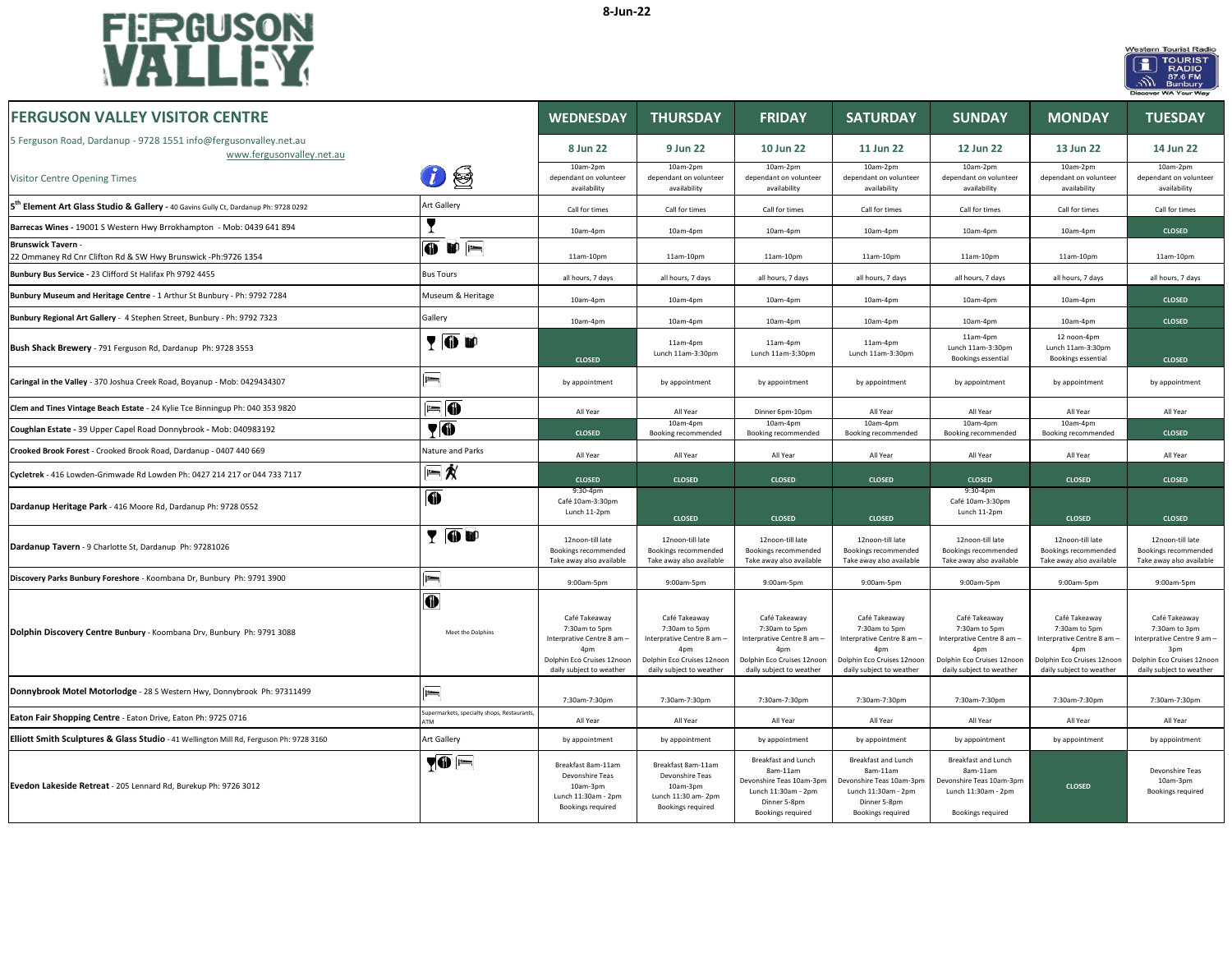| <b>FERGUSON VALLEY VISITOR CENTRE</b>                                                                 |                                        | <b>WEDNESDAY</b> | <b>THURSDAY</b>                       | <b>FRIDAY</b>                         | <b>SATURDAY</b>                       | <b>SUNDAY</b>                         | <b>MONDAY</b>    | <b>TUESDAY</b>   |
|-------------------------------------------------------------------------------------------------------|----------------------------------------|------------------|---------------------------------------|---------------------------------------|---------------------------------------|---------------------------------------|------------------|------------------|
| 5 Ferguson Road, Dardanup - 9728 1551 info@fergusonvalley.net.au<br>www.fergusonvalley.net.au         |                                        | 8 Jun 22         | 9 Jun 22                              | 10 Jun 22                             | 11 Jun 22                             | 12 Jun 22                             | 13 Jun 22        | 14 Jun 22        |
| Express Print - 108 Beach Rd, Bunbury Ph: 9721 3099                                                   | Services                               | 8am-5pm          | 8am-5pm                               | 8am-5pm                               | <b>CLOSED</b>                         | <b>CLOSED</b>                         | 8am-5pm          | 8am-5pm          |
| Ferguson Falls Wines Café - 172 Pile Rd, Ferguson Ph: 9728 1616                                       | YO                                     | <b>CLOSED</b>    | <b>CLOSED</b>                         | 10am-4pm<br>Bookings recommended      | 10am-4pm<br>Bookings recommended      | 10am-4pm<br>Bookings recommended      | <b>CLOSED</b>    | <b>CLOSED</b>    |
| Ferguson Farmstay - 930 Henty Rd, Henty Ph: 9728 1392                                                 | $\equiv$                               | Accom all year   | Accom all year                        | Accom all year                        | Accom all year                        | Accom all year                        | Accom all year   | Accom all year   |
| Ferguson Hart Estate - Cnr Pile Rd & Gardincourt Drv, Henty Mob: 0407007247 or 0417930622             | $=$                                    | By Appointment   | By Appointment                        | By Appointment                        | By Appointment                        | By Appointment                        | By Appointment   | By Appointment   |
| Ferguson Valley Pop Up Weddings - M: 0417 837 729                                                     | Weddings, Venue, Photography           | By Appointment   | By Appointment                        | By Appointment                        | By Appointment                        | By Appointment                        | By Appointment   | By Appointment   |
| Glen Mervyn Lodge - 1660 Preston-Collie Road, Mumballup Mob: 0428 395 328                             | F∦‰∕∎                                  | All Year         | All Year                              | All Year                              | All Year                              | All Year                              | All Year         | All Year         |
| Green Door Wines - 1090 Henty Rd, Henty Mob: 0413 650 995                                             | <b>TO</b>                              | <b>CLOSED</b>    | 11am-4.30pm -<br>Bookings recommended | 11am-4.30pm -<br>Bookings recommended | 11am-4.30pm -<br>Bookings recommended | 11am-4.30pm -<br>Bookings recommended | <b>CLOSED</b>    | <b>CLOSED</b>    |
| Hackersley Estate Wines - 1133 Ferguson Rd, Ferguson Ph: 9728 3033                                    | <b>YO</b>                              | <b>CLOSED</b>    | 10am-4pm                              | 10am-4pm                              | 10am-4pm                              | 10am-4pm                              | <b>CLOSED</b>    | <b>CLOSED</b>    |
| Harris River Estate - 442 Harris River Rd, Collie Ph: 9734 4042                                       | $\P\overline{\mathbf{0}}$ $\mathbf{F}$ | 12noon -3:30pm   | 12noon -3:30pm                        | 12noon -3:30pm                        | 12noon -3:30pm                        | 12noon -3:30pm                        | <b>CLOSED</b>    | <b>CLOSED</b>    |
| Ha Ve Harvey Cheese - 11442 South Western Hwy, Wokalup Ph: 9729 3949                                  | <u>SO</u>                              | 9.30am-5:00pm    | 9.30am-5:00pm                         | 9.30am-5:00pm                         | 9.30am-5:00pm                         | 9.30am-5:00pm                         | 9.30am-5:00pm    | 9.30am-5:00pm    |
| Henty Lodge - 646 Henty Rd, Henty Ph: 9726 3960 Mob: 0408 382 975                                     | $=$                                    | 8am-8pm          | 8am-8pm                               | 8am-8pm                               | 8am-8pm                               | 8am-8pm                               | 8am-8pm          | 8am-8pm          |
| Hidden Grove Retreat - 174 Chapman Rd, McAlinden Ph: 9732 2305                                        | <u>im</u>                              | 8am-6pm          | 8am-6pm                               | 8am-6pm                               | 8am-6pm                               | 8am-6pm                               | 8am-6pm          | 8am-6pm          |
| Hinterland Escapes - M: 0400 865 019                                                                  | <b>Bus Tours and Charter</b>           | All Year         | All Year                              | All Year                              | All Year                              | All Year                              | All Year         | All Year         |
| Hope Springs Farm - 51 Eastern Rise, Ferguson Valley Mob: 0418 931 031                                | $\equiv$                               | By Appointment   | By Appointment                        | By Appointment                        | By Appointment                        | By Appointment                        | By Appointment   | By Appointment   |
| Ironcloud Wines - 1078 Henty Rd, Henty M: 0401 860 891                                                | $\blacksquare$                         | By Appointment   | By Appointment                        | By Appointment                        | By Appointment                        | By Appointment                        | By Appointment   | By Appointment   |
| Hon James Hayward, MLA - Unit 2, 8 Cassowary Bend Eaton Ph: 97241181                                  | Services                               | 8:30am-4:30pm    | 8:30am-4:30pm                         | 8:30am-4:30pm                         | <b>CLOSED</b>                         | <b>CLOSED</b>                         | 8:30am-4:30pm    | 8:30am-4:30pm    |
| Karrabilli Retreat - 310 Morrissey Road, Yabberup WA Mob: 0419910670                                  | Retreat                                | By Appointment   | By Appointment                        | By Appointment                        | By Appointment                        | By Appointment                        | By Appointment   | By Appointment   |
| Kiosk at the Dam - Lot 56 Wellington Dam Rd, Worsley Ph: 9734 7521                                    | ைக்கா்∧                                | Camping all year | Camping all year                      | Camping all year                      | Camping all year                      | Camping all year                      | Camping all year | Camping all year |
|                                                                                                       | O                                      | <b>CLOSED</b>    | <b>CLOSED</b>                         | 9am-4pm                               | 9am-4pm                               | 10am-4pm                              | 10am-4pm         | <b>CLOSED</b>    |
| MaD Cycles - 2 Bryant Close, Bunbury Ph: 9791 7878                                                    | ණ්                                     | 9am-5:30pm       | 9am-5:30pm                            | 9am-5:30pm                            | 9am-1pm                               | <b>CLOSED</b>                         | 9am-5:30pm       | 9am-5:30pm       |
| Mazza Wines - 89 Trevena Road, Queenwood - M: 0417 258 888                                            | T                                      | by appointment   | by appointment                        | by appointment                        | by appointment                        | by appointment                        | by appointment   | by appointment   |
| Outback Horse Trails - 10 Graham Road, Cardiff WA M:0429476674                                        | <b>H</b>                               | By appointment   | By appointment                        | By appointment                        | By appointment                        | By appointment                        | By appointment   | By appointmen    |
| Peppermint Grove Beach Holiday Park - 48 Peppermint Grove Road, Peppermint Grove Beach Ph: 0439737791 | ▄ <mark>▗</mark> ▗                     | <b>CLOSED</b>    | 12pm-6pm                              | 12pm-6pm                              | 8:30am-6pm                            | 8:30am-1pm                            | 9am-3pm          | <b>CLOSED</b>    |
| Peppermint Lane Lodge - 351 Wellington Mill Rd, Wellington Mills Ph: 0447 266 885                     | $=$                                    | All Year         | All Year                              | All Year                              | All Year                              | All Year                              | All Year         | All Year         |
| Picnic Cheer - Myalup WA M:0423764027                                                                 | Services/Unique<br>Experience          | By appointment   | By appointment                        | By appointment                        | By appointment                        | By appointment                        | By appointment   | By appointmen    |
| Preston Valley Store - 1409 Donnybrook-Boyup Brook Road, Lowden Ph: 97321428                          | <b>TE</b> Suiquor outlet               | 7am-6pm          | 7am-6pm                               | 7am-7pm                               | 8am-7pm                               | 8am-6pm                               | 7am-6pm          | 7am-6pm          |